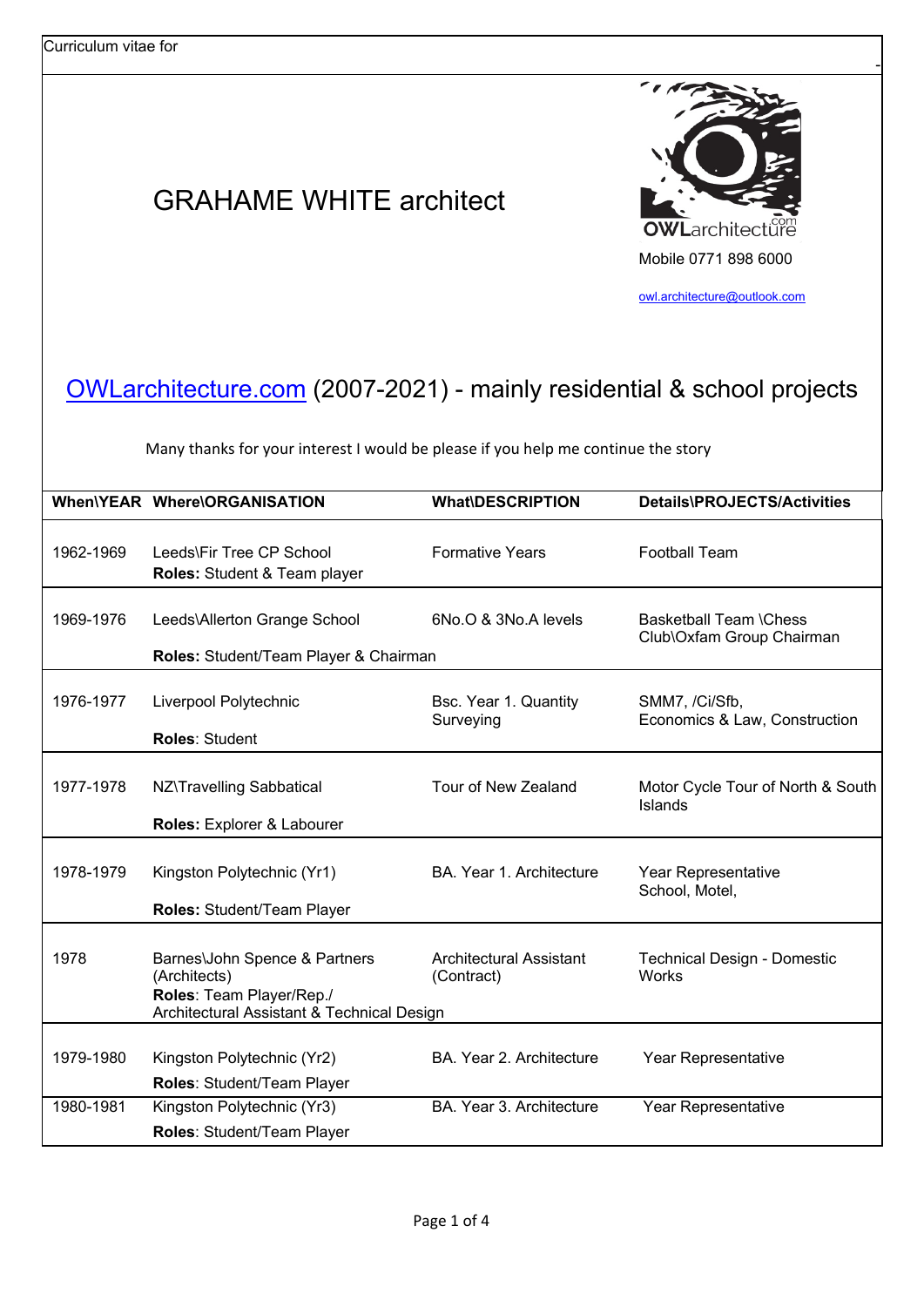|           | When\YEAR Where\ORGANISATION                                                                                                                                    | <b>What\DESCRIPTION</b>                                        | Details\PROJECTS/Activities                                      |
|-----------|-----------------------------------------------------------------------------------------------------------------------------------------------------------------|----------------------------------------------------------------|------------------------------------------------------------------|
| 1981-1982 | Richmond\Hutchison Locke & Monk<br>Roles: Team Player/coordinator/<br>Architectural Assistant & Technical Design                                                | Year Out                                                       | Residential, & Bournemouth<br><b>District General Hospital</b>   |
| 1982      | <b>Student Competition</b><br>Roles: Student & Designer                                                                                                         | <b>British Gas Low Energy</b>                                  | Cottage Hospital, Heanor                                         |
| 1982-1983 | Kingston Polytechnic<br>Roles: Student/Team Player & Chairman                                                                                                   | Diploma in Architecture<br>(Yr1)                               | Year Representative<br><b>Measured Survey</b>                    |
| 1983      | London\Sir Frederick Snow & Partners Architectural Assistant (Contract) Military Air Base Jordan<br>Roles: Team Player/coordinator<br>& Architectural Assistant |                                                                |                                                                  |
| 1983      | Wimbledon\The Ratcliffe Groves<br>Partnership<br>Roles: Team Player/coordinator/<br><b>Architectural Assistant</b><br>& Technical Design                        |                                                                | Architectural Assistant (Contract) Town Fringe Retail, Maidstone |
| 1983-1984 | Kingston Polytechnic Dip (Yr2)<br>Roles: Student/Team Player &<br>Designer                                                                                      | Diploma in Architecture (Yr2)                                  | Kingston upon Thames<br>Redevelopment                            |
| 1984-1985 | Richmond\Dry Butlin Bicknell<br>Partnership<br>Roles: Team Player/coordinator/<br>Technical Design & Site Architect                                             | <b>Architectural Assistant</b>                                 | Norfolk Hotel South Kensington                                   |
| 1984-1986 | Surrey\Making Tracks Magazine<br>Roles: Team Player/ Chairman /<br>Co-ordinator<br>& Database Programmer                                                        | 1st Mountain Biking Magazine in Database Management,<br>the UK | operative Chairman, etc                                          |
| 1984-1985 | Kingston Polytechnic<br>Roles: Student                                                                                                                          | RIBA Part 3                                                    | Day Release Course                                               |
| 1985-1986 | London\Treaherne Norman Preston &<br>Partners<br>Roles: Team Player/ coordinator /<br><b>Technical &amp; Assistant Architect</b>                                | Architect                                                      | Office Block, Tudor Street, EC1                                  |
| 1986-1987 | New Malden\Own House Remodelling<br>Roles: Labourer/ Builder & Designer                                                                                         | Client/Builder                                                 | Small Terraced House with<br><b>Improvement Grant</b>            |
| 1987      | New Malden\SNP Architects<br>Roles: Senior Architect                                                                                                            | Architect                                                      | <b>Residential Developments</b>                                  |
| 1988      | Competition<br>Roles Design Architect                                                                                                                           | Library                                                        | Alexandria Egypt                                                 |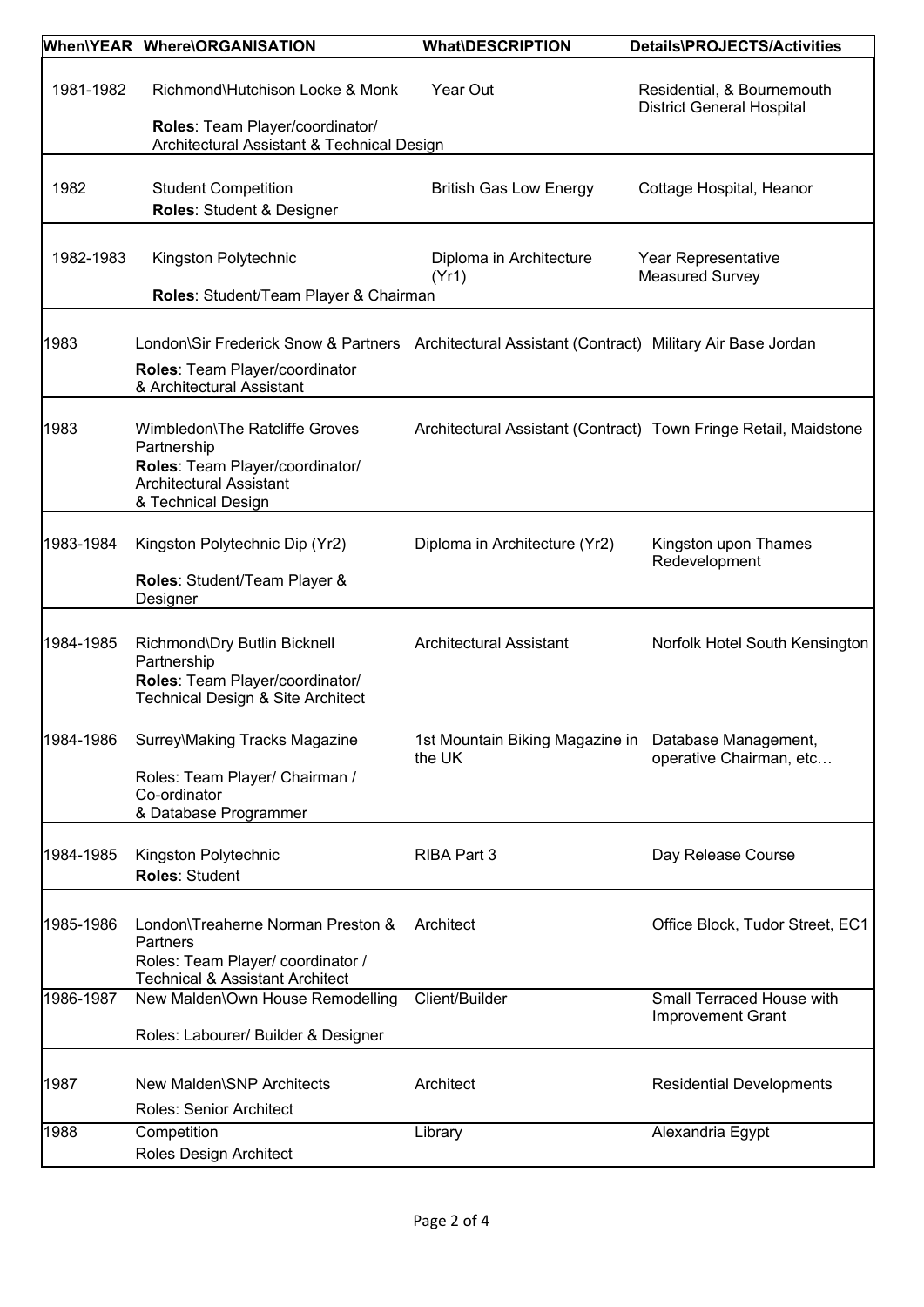|                        | When\YEARWhere\ORGANISATION                                                                                                                                                                                                                                                                      | <b>What\DESCRIPTION</b>                    | Details\PROJECTS/Activities                                                           |
|------------------------|--------------------------------------------------------------------------------------------------------------------------------------------------------------------------------------------------------------------------------------------------------------------------------------------------|--------------------------------------------|---------------------------------------------------------------------------------------|
| 1987-1990              | Covent Garden\The Ratcliffe Groves<br>Partnership<br>Roles: Team Player / coordinator/ Technical Design/ Site Architect /<br>Designer Associate/ Senior Architect/ Library Management/ HR Manager                                                                                                | Architect                                  | Retail, Offices & Residential                                                         |
| 1990-1991              | Leeds\Architectural Project Design<br>Roles: Coordinator & Senior Architect                                                                                                                                                                                                                      | Architect                                  | Nursing Homes for Takare now<br><b>BUPA Care Homes</b>                                |
| 1991-1997              | Bury\The Ratcliffe Groves Partnership<br>Roles: Team Player/ coordinator /<br>Technical Design/Site Architect/<br>Designer/Project Architect/<br>Associate/Senior Architect/Employers<br>Agent/ Library Management/ CAD<br><b>Consultancy &amp; MicroStation Hot Shot</b><br>Competition Winner. | Architect                                  | School, Residential, Retail,<br><b>Town Hall Remodel</b>                              |
| part-time              | 1992-1993 Leeds\Own Housed Remodelling<br>Roles: Client & Builder                                                                                                                                                                                                                                | Client/Builder                             | 4 bedroom Detached stripped<br>back to shell                                          |
| 1995-1997<br>part time | Guiseley\DLGP etc<br><b>Roles: Assistant Architect</b><br>& CAD Consultancy                                                                                                                                                                                                                      | <b>Freelance Consultancy</b>               | Cad System set-up & Drawing<br>Assistance                                             |
| 1997                   | <b>AJ Article Bits to Bricks</b><br>Roles: IT Consultancy                                                                                                                                                                                                                                        | <b>Freelance Consultancy</b>               | IT in a Typical Architects Office                                                     |
| 1997-1999              | Bury\The Ratcliffe Groves Partnership<br>Roles: Team Player/ Representative/<br>Coordinator/ Technical Design/ Project<br>Architect/ Associate / Employers Agent/<br>Library Management & CAD<br>Consultancy                                                                                     | Associate                                  | Leisure, Residential, Retail                                                          |
| 1997-2000<br>part time | <b>Salford University</b>                                                                                                                                                                                                                                                                        | Msc. in IT in Property and<br>Construction | IT/IS, Systems Analysis &<br>Design, Databases, CAD &<br>Visualisation, VR, KBE, OOAD |
| 1999-2002              | <b>Roles: Student &amp; Team Player</b><br>Bury\The Ratcliffe Groves Partnership<br>Roles: Team Player/ Representative /<br>coordinator/ Senior Architect/ IT/IS<br>Director/ HR Manager/ & Workload<br>Programmer/Facilities Manager                                                            | Director                                   | First IT then HR and joint MD -<br>Retail, Leisure                                    |
| 2001-2002<br>part time | <b>Salford University</b><br><b>Roles: Participant</b>                                                                                                                                                                                                                                           | <b>Process Network</b>                     | Process in Construction                                                               |